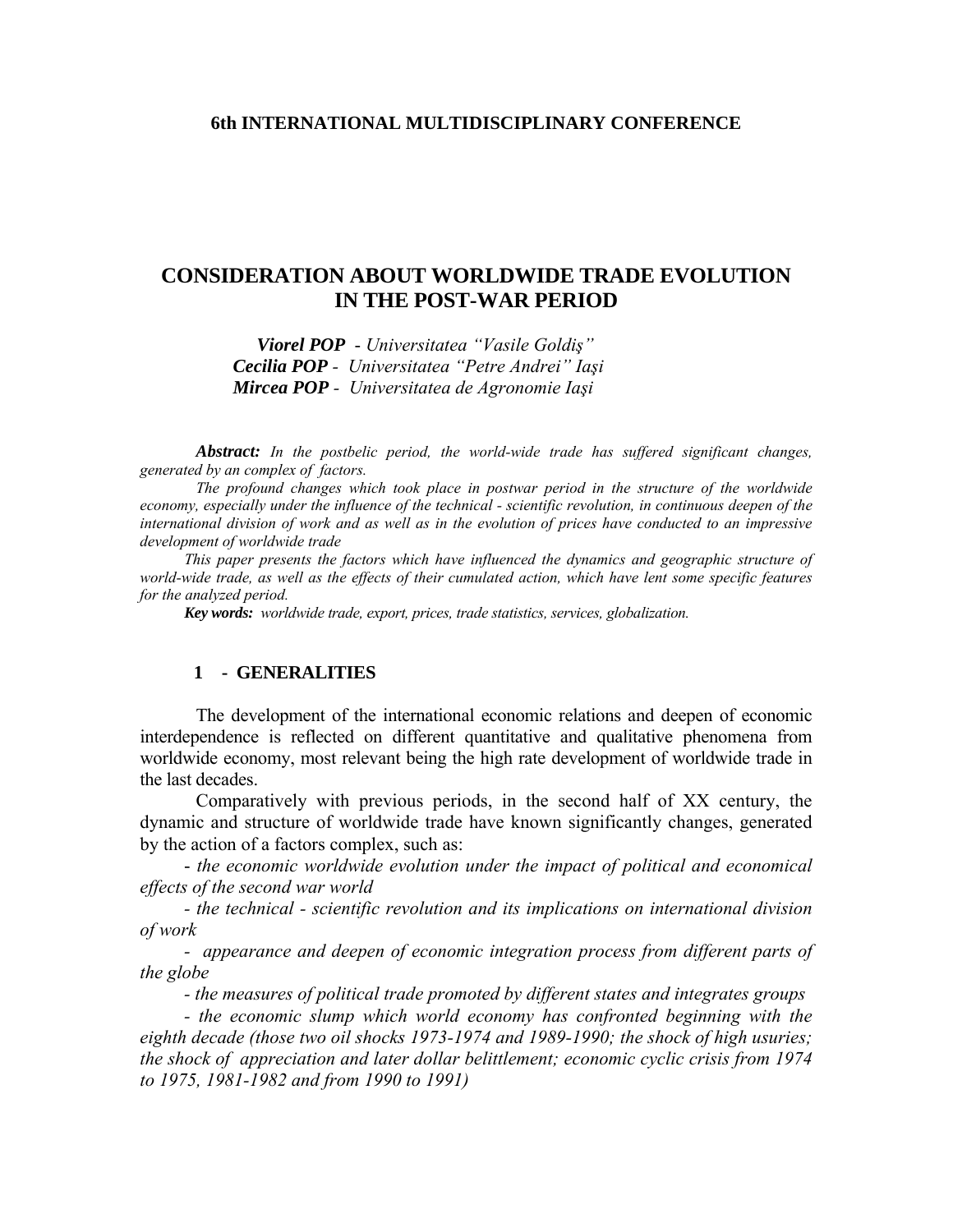*- the collapse of the European communism followed by the enter into transition period towards economic market of numerous states from the Center and the East Europe*.

The cumulated action of the factors mentioned before and as well as others, printed to the worldwide trade a series of specific lines to the period which we report on (both the dynamic and structure of this), the most significantly being:

# **2 - WORLD WIDE TRADE HAS RECORDED THE HIGHEST RATE OF DEVELOPMENT**

The profound changes which took place in postwar period in the structure of the worldwide economy, especially under the influence of the technical - scientific revolution, in continuous deepen of the international division of work and as well as in the evolution of prices have conducted to an impressive development of worldwide trade(superior to the interbelic period).

. At this growth has contributed substantially the fact that in the sixth and seventh decades, world economy crossed over a period without profound economic crisis. Thus, in the period 1950-1973 (which was considered "*the gold period*" of economic development), absorption capacity of world market has considerable increased, the yearly average rate of world exports (in value expression) standing at 8%.

 The 1975 year has marked the first postwar decrease of physical volume of worldwide trade with about 3% comparative to 1974; occurring because of these two consecutive crisis periods, incited by the oil shock.

The 1992 year has marked the second decrease, with 1,5% comparative to 1991. The 1995 year is joined as a high year on the development of world trade in the latest 15 years, with an installment of growth at 8%.

*The World Organization of Trade* (WOT) appreciated in the "*Trade Statistics 2000*" report for the 2000 year the highest growth of world trade in the last decade.

 Although the increasing of world trade wasn't continuous, but stopped by some diminutions owed to the cyclic and uncyclic crisis which had disturbed world economy, per ensemble, the period of second half of XX century, could be characterized through an upward and constant evolution. This appreciation is justified by the volume's value of world exports, which, couched in currently prices, increased more over 100 times in 1950-2000 period (from 61 billions dollars in 1950 to about 7000 billions dollars in 2000).

## **3 – THE GROWTH RATE OF WORLD TRADE**

**.**

 was bigger than PNB (respective PIB – Gross Domestic Product) and also than the world's industrial and agriculture production.

 Unlike previous periods, technical - scientific revolution had enhanced the international division of work, context in which, mutual changes between countries have taken a very big proportion, giving a new correlation between the dynamic of the exports, that of PIB and of the world production - translated through outrunning of those from behind, by international trade - table 1.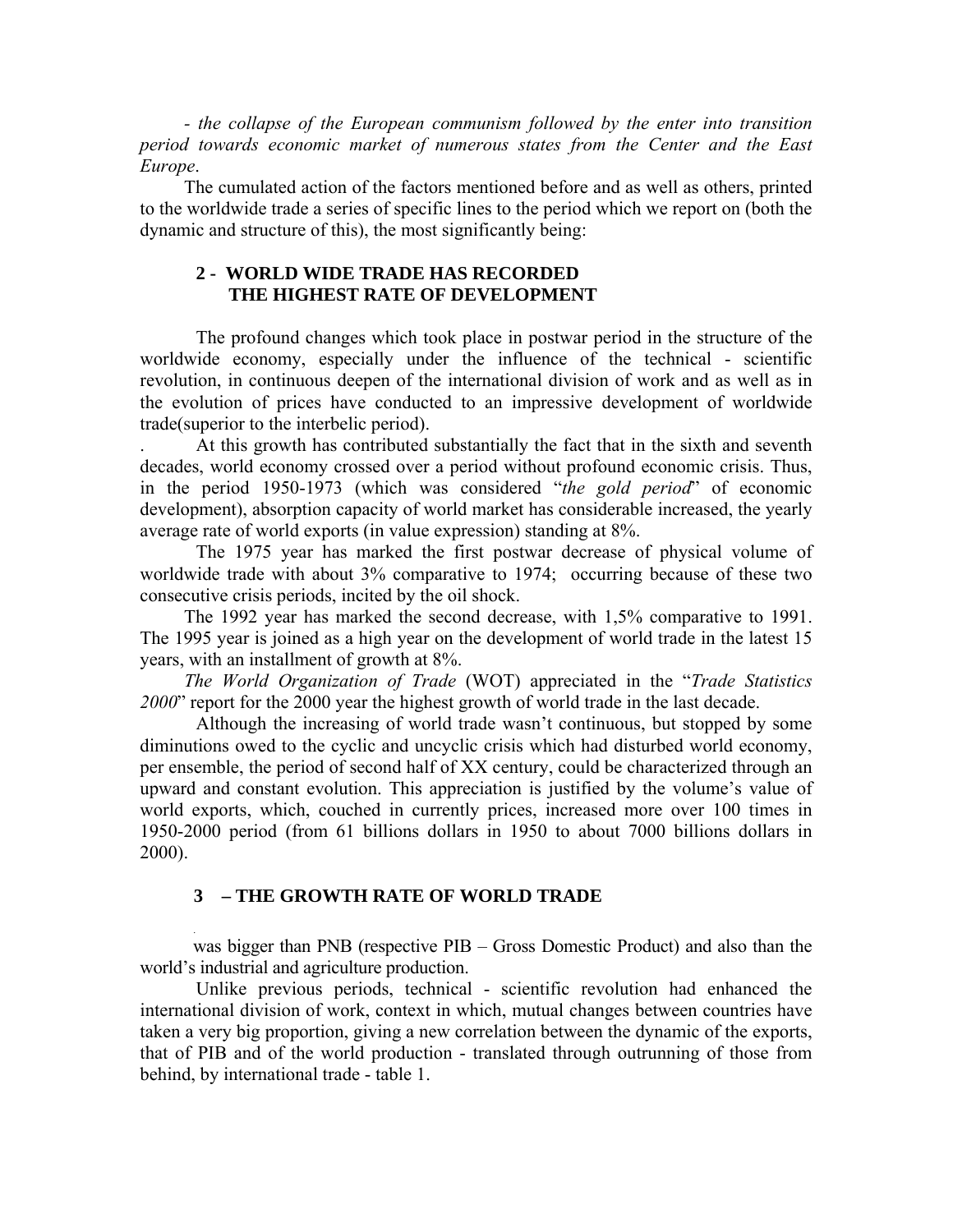In the 2000 year, the Real Internal Gross Product had been increasing on world plan nearly 9 times comparative to 1950, world industrial production more than 10 times, and the world trade about 100 times value and about 20 times physical – in constant prices.

| <b>LADIC 1 - THE VEHITV AVERILE FRIES</b> OF EXPORTS and production on world plan (70) |           |           |           |           |  |  |  |
|----------------------------------------------------------------------------------------|-----------|-----------|-----------|-----------|--|--|--|
| The indicative                                                                         | 1960-1970 | 1970-1980 | 1980-1990 | 1990-2000 |  |  |  |
| World exports                                                                          |           |           |           |           |  |  |  |
| World production <sup>1)</sup>                                                         | 6.0       | 4 O       |           |           |  |  |  |
| <b>Relation: export / production</b>                                                   | .42       |           | .86       |           |  |  |  |

**Table 1 -** *The yearly average rates of exports and production on world plan (%)*

 $<sup>1</sup>$  World production without services</sup>

 Source: *GATT, International Trade*, 1986/1987, Geneva, 1987; *GATT, International Trade*, 1993, Geneva, 1993;  *The Economist Magazine* nr. 808/2001, p. 1. – Romania.

In the 2000 year, although the trade increase was more than the production increase, the difference between those two increases' rate was less than in the wholly period 1990-2000. The decrease of this difference is considered only temporarily, waiting for an increase of trade rate over 5% comparative to the production increase.

 The economic evolutions pointed in the analyzed period, remark an absolute and relative increase of the absorption capacity of the world market, a stressful of economic interdependences and an increasing participation to the world economic circuit of all world countries.

# **4 – THE INCREASE OF PHYSICAL VOLUME OF EXPORTS HAS EXCEEDED THE INCREASE OF THE PRICES**

 The factorial analysis of the dynamics of the world trade, remarks the fact that to its value rising has contributed, mainly, the increasing of the physical volume, which was much bigger than the prices increase in two large stages of the analyzed period. Thus, in 1950-1970, physical volume contributed to the value's increasing of the world trade with about 80%, and the prices only 20%, between 1981-1992, the physical volume has contributed to the increasing of the volume's value with about 85%, meanwhile the prices with only 18%.

A different situation has showed only in the 1971-1980 decade, when the contribution of physical volume was only about 30%. On the entire period 1950-2000, the physical volume of the marketed products on the world market, has rose about 20 times and the prices about 6 times - table 2.

| <b>Table 4 - The increasing rate of physical volume and prices of world trade</b> (70) |           |                       |        |              |      |       |
|----------------------------------------------------------------------------------------|-----------|-----------------------|--------|--------------|------|-------|
| The indicative                                                                         | 1951-1970 | 1971-1980             | 1981   | 1985         | 1990 | 1992  |
| <b>Physical volume</b>                                                                 |           |                       |        |              |      | ے ۔ ب |
| The prices                                                                             | ∠.4       | $\mathcal{A}_{\cdot}$ | $-2.7$ | $-L_{\star}$ |      |       |

**Table 2 -** *The increasing rate of physical volume and prices of world trade (%)*

 Source: N.Sutã (co-ordinating.) - *Comerţ internaţional,* Ed. All, Bucharest, 1995, p. 7. Dinu Marin – *Economia României între 1990-2000,* Ed. Economicã, 2001, p. 109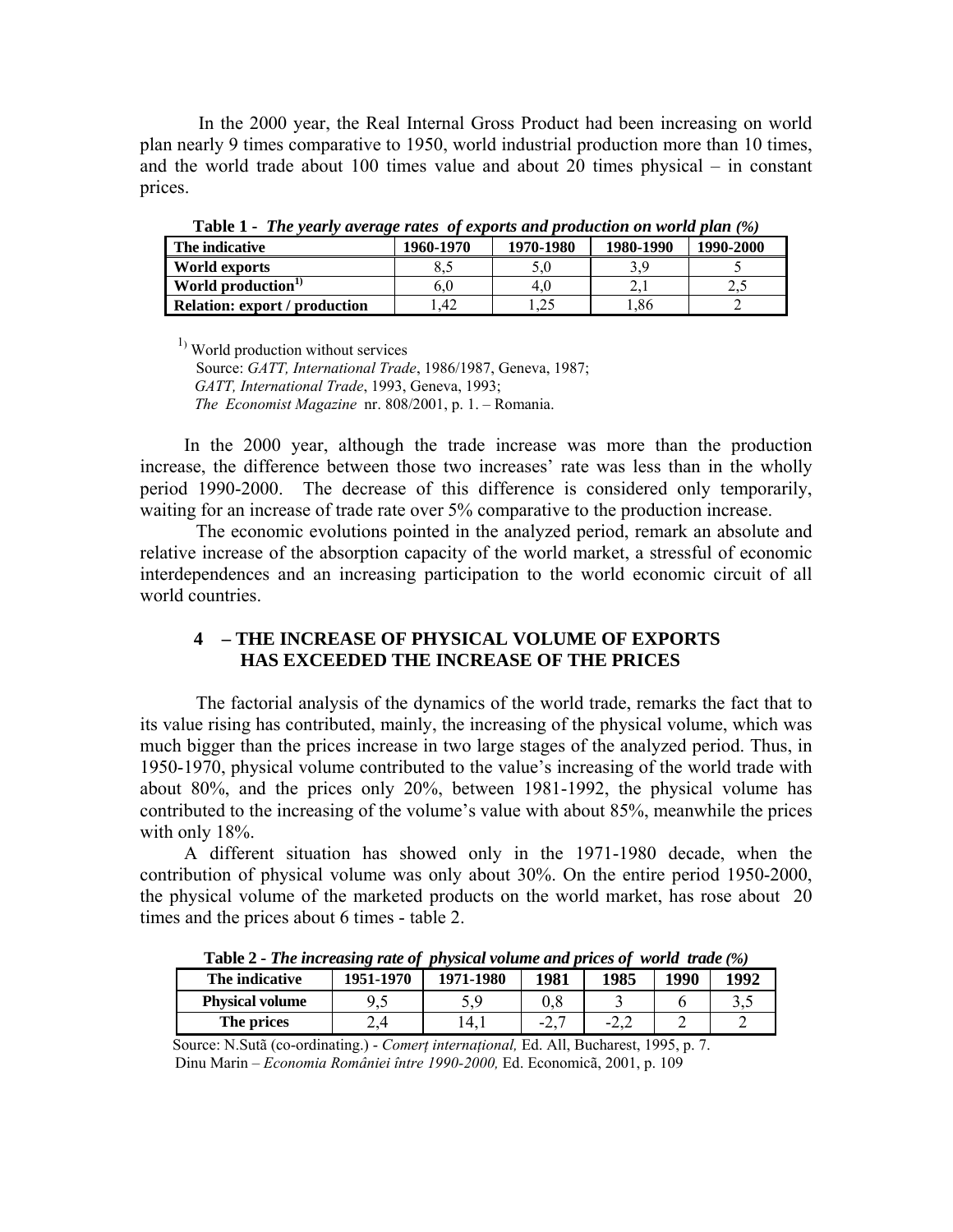Also after 1990, the growth and the diversification of the world economic production, have stimulated the increasing of the physical volume of world trade, in a rate much bigger than the prices rising. Between 1999 and 2000 the prices of the international marketed wares, through import - export decreased with 1,5% (because of the prices diminution at the farm produces, but also at the manufactured ones).

## **5 – THE AMPLIFICATION AND THE STIMULATION OF THE INTERNATIONAL TRADE WITH SERVICES**

 Whether until the 1980 year, the interest granted to the international exchange with services, consisted mainly of these role as a factor of trade promoting with goods or of the approach of some typical aspects, attached only by certain services segments, the  $9<sup>th</sup>$  decade marks a radical change of the perception about the importance of these exchanges.

Service activities are in an accelerated process of internationalization under the impact of a complex of factors, such as:

*- the capacity growth of some services categories to be marked under the effect of technological progresses from information and telecommunication area* 

*- the specialization growth and also the degree of differentiation of the products* 

*- the global transformation into transnational societies* 

*- the change in the governmental politics plan, with a view on the deregulation, privatization and the commercial and investment systems*.

As a result, 1970-2000 period can be characterized through a constant dynamism of the international services exchanges, fact remarked also by the recorded statistics data table 3.

| <b>Table 5 - The avitainte and worldwide trade place with commercials services</b> |             |             |             |  |  |  |  |
|------------------------------------------------------------------------------------|-------------|-------------|-------------|--|--|--|--|
| <b>Indicator</b>                                                                   | 1971 - 1980 | 1981 - 1990 | 1991 - 2000 |  |  |  |  |
| The export value's services (billion \$)                                           | $64 - 330$  | 400-770     | 810-1400    |  |  |  |  |
| The weight in the all-out worldwide                                                | 19          | 18          | 19.4        |  |  |  |  |
| exports of goods and services $(\% )$                                              |             |             |             |  |  |  |  |
| Yearly average growth (%)                                                          | 20,2        |             |             |  |  |  |  |

**Table 3** *- The dynamic and worldwide trade place with commercials services\*)*

\*) In the OMC opinion the commercial services include: transports, telecommunications, constructions, banking and insurance services, professional services, as well as the incomes from work and property. Source: Agnes Ghibuþiu – *Serviciile şi dezvoltarea - De la prejudecii la noi orizonturi*. Ed. Expert, Bucuresti, 2000, p. 218.

 In the 2000 year, the worldwide services exports grew with 1,5 % comparative to the precedent year; the trade with tourist's services grew with 2% (amounting to 450 billions dollars), while the rest of the commercial and transport services grew with 1%. Even if in the 1970-2000 period, we attend at a growth over 20 times of the value volume of worldwide trade with services, the experts and the theorists from this domain estimate that, the international transaction sphere with services is considerable wider than that which was presented through agency of available statistics data, supplied on the base of payment balances.

 The recognition on the international plan of the impact importance which the international trade services could have at the general economic development, is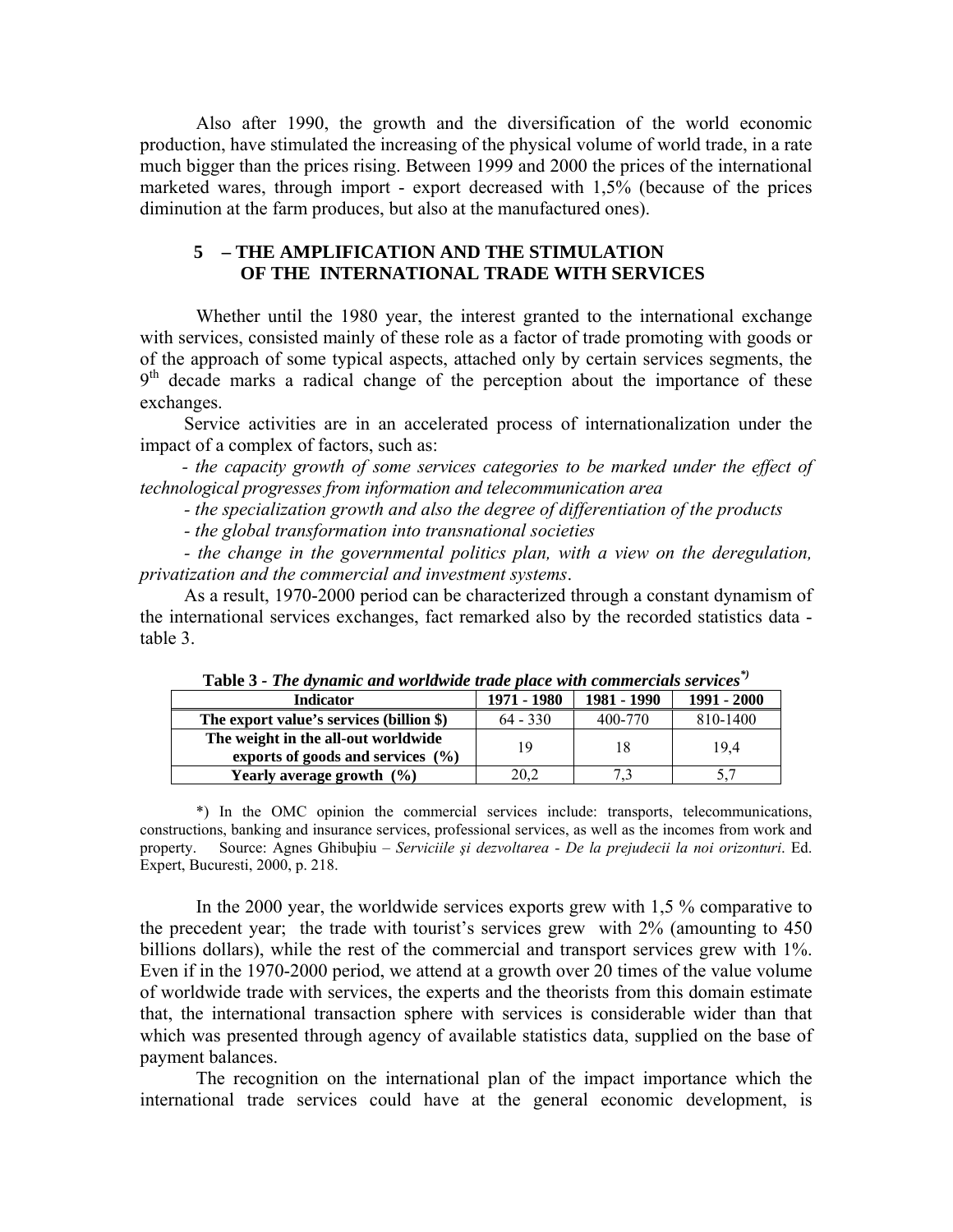underlined through itself the avowed purpose of GATS – General Agreement on Trade in Services - negotiations, which vises: "*the elaboration of one multilateral frame for the international trade with services, called to lead to the gradual liberalization of this trade and to its expansion as an achievement means of economic growth of every commercial partners and the economic development of the developing countries"*.

### **6 - THE GEOGRAPHICAL STRUCTURE MODIFICATION OF THE WORLDWIDE TRADE**

 The geographical distribution of the international trade presented great modification in the second half of XX century, as a result of the action of a lots of factors, political and economics ones, such as:

- the traces of the second World War

- collapse of the imperialism colonial system and the appearance on the world political map of over 100 new national states

- the appearance and the spreading of the integrationist economic processes

- commercial politics of the mainly capitalist countries, as well as

- the negative phenomena with which the world economy confronts, beginning with the eightieth decade.

As a result of these factors, the geographical distribution of worldwide trade on continents, has recorded obvious modifications, comparatively with previous period.

 Europe has owned the priority in the international trade of the postbelic period, recording the highest rate of growth. If in the latest years of the war and in the first postbelic years, its weight decreased a lot (getting at about 30-35% comparative to 52- 53% from the antebelic period), in the next periods, the trade rose very much, overtaking at the end of the ninth decade at about 50% of world trade. In its frame, stands out European Union which owns about 40% from the world trade and with less capacity, European Association of Free Trade Area (EAFTA) with 6%.

The Communism collapse has affected negatively the participation of previous socialist countries at the international changes, fact which led to a decrease of European weight in worldwide trade, from about 51% in 1989 to about 46,8% in 1994, coming back at 50% in 2000.

 North America has recorded a reverse evolution comparative to Europe. At the end of the war, North America unfolded about 30% of the international trade, while in present it unfolds only 16-17%.

Asia, which weight was decreased very much at the end of the second world war, has recorded, mostly in the late decade, a considerable growth in the worldwide trade, as a result of Japan weight increase, as well as the oil exports countries.

In the 1981 - 1994 years, Asia participated at the worldwide trade with a variable capacity between 25 - 28% (comparative from 16-17% in 1937-1938 and about 10% in 1945-1946). At this growth an important contribution have had also the countries recently industrialized from this area (Taiwan, Hong-Kong, South Korea, Singapore, India, Thailand) at which added China, which, in 1994 owned a weight of about 3% in the worldwide trade and in present is about 4%.